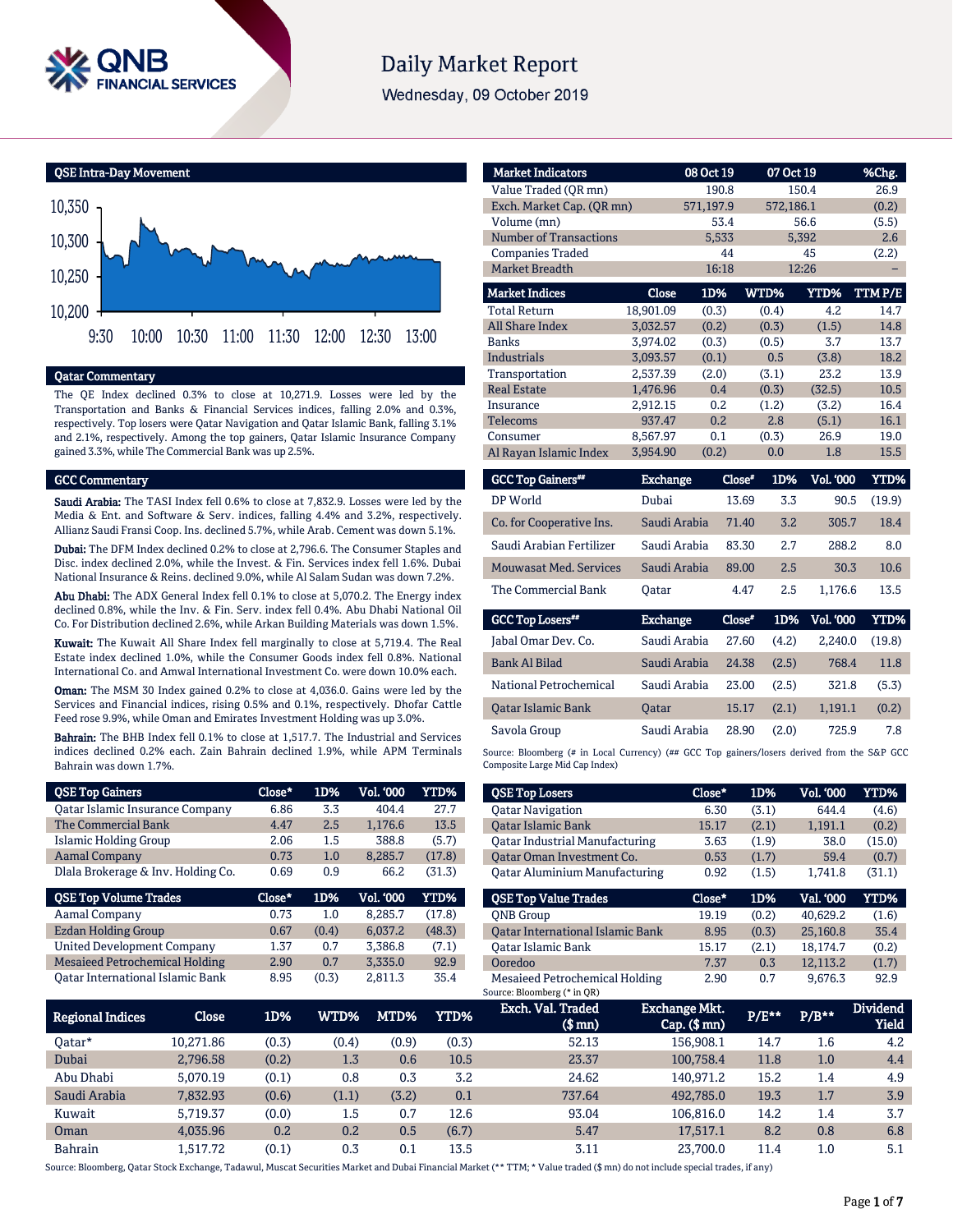# Qatar Market Commentary

- The QE Index declined 0.3% to close at 10,271.9. The Transportation and Banks & Financial Services indices led the losses. The index fell on the back of selling pressure from GCC shareholders despite buying support from Qatari and non-Qatari shareholders.
- Qatar Navigation and Qatar Islamic Bank were the top losers, falling 3.1% and 2.1%, respectively. Among the top gainers, Qatar Islamic Insurance Company gained 3.3%, while The Commercial Bank was up 2.5%.
- Volume of shares traded on Tuesday fell by 5.5% to 53.4mn from 56.6mn on Monday. Further, as compared to the 30-day moving average of 99.8mn, volume for the day was 46.5% lower. Aamal Company and Ezdan Holding Group were the most active stocks, contributing 15.5% and 11.3% to the total volume, respectively.

| <b>Overall Activity</b>    | Buy %* | Sell %* | Net (QR)          |
|----------------------------|--------|---------|-------------------|
| Oatari Individuals         | 20.56% | 25.58%  | (9,589,608.44)    |
| <b>Oatari Institutions</b> | 31.29% | 20.80%  | 20,020,889.77     |
| Oatari                     | 51.85% | 46.38%  | 10,431,281.33     |
| <b>GCC</b> Individuals     | 0.98%  | 0.58%   | 757.048.53        |
| <b>GCC</b> Institutions    | 1.06%  | 7.88%   | (13,012,197.07)   |
| <b>GCC</b>                 | 2.04%  | 8.46%   | (12, 255, 148.54) |
| Non-Oatari Individuals     | 10.34% | 9.59%   | 1.423.954.76      |
| Non-Oatari Institutions    | 35.78% | 35.57%  | 399,912.45        |
| Non-Oatari                 | 46.12% | 45.16%  | 1,823,867.21      |

Source: Qatar Stock Exchange (\* as a % of traded value)

# Earnings Releases, Global Economic Data and Earnings Calendar

## Earnings Releases

| Company                      | Market       | Currencv   | Revenue (mn)<br>302019 | % Change<br>YoY | <b>Operating Profit</b><br>(mn) 302019 | % Change<br>YoY          | Net Profit<br>$(mn)$ 302019 | % Change<br>YoY |
|------------------------------|--------------|------------|------------------------|-----------------|----------------------------------------|--------------------------|-----------------------------|-----------------|
| United Electronics Co.       | Saudi Arabia | <b>SR</b>  | L.035                  | 15.7%           |                                        | $-20.8%$                 | 27.2                        | $-12.0%$        |
| SMN Power Holding**          | Oman         | <b>OMR</b> | 64.4                   | $-18.6%$        | 13.2                                   | $-5.3%$                  | 6.7                         | 2.4%            |
| Hotels Management Co. Int.** | Oman         | OMR        | 6.2                    | $-20.9%$        | $\overline{\phantom{a}}$               | $\overline{\phantom{0}}$ | 0.8                         | $-51.5%$        |

Source: Company data, DFM, ADX, MSM, TASI, BHB. (\*Values in Thousands, \*\*Financial for 9M2019)

## Global Economic Data

| <b>Date</b> | Market       | <b>Source</b>                    | Indicator                            | Period    | Actual  | Consensus | <b>Previous</b> |
|-------------|--------------|----------------------------------|--------------------------------------|-----------|---------|-----------|-----------------|
| 10/08       | Germanv      | Deutsche Bundesbank              | <b>Industrial Production SA MoM</b>  | August    | 0.3%    | 0.3%      | 0.3%            |
| 10/08       | Germany      | Bundesministerium fur Wirtschaft | <b>Industrial Production WDA YoY</b> | August    | $-0.04$ | $-0.04$   | $-0.04$         |
| 10/08       | China        | Markit                           | Caixin China PMI Composite           | September | 51.9    | 51.9      | 51.9            |
| 10/08       | <b>China</b> | Markit                           | Caixin China PMI Services            | September | 51.3    | 51.3      | 51.3            |

Source: Bloomberg (s.a. = seasonally adjusted; n.s.a. = non-seasonally adjusted; w.d.a. = working day adjusted)

## Earnings Calendar

| <b>Tickers</b> | <b>Company Name</b>                                  | Date of reporting 3Q2019 results | No. of days remaining | <b>Status</b> |
|----------------|------------------------------------------------------|----------------------------------|-----------------------|---------------|
| <b>MCGS</b>    | <b>Medicare Group</b>                                | 9-Oct-19                         | 0                     | Due           |
| <b>QNBK</b>    | <b>QNB</b> Group                                     | $9-Oct-19$                       | $\mathbf{0}$          | Due           |
| <b>GWCS</b>    | <b>Gulf Warehousing Company</b>                      | 15-Oct-19                        | 6                     | Due           |
| <b>KCBK</b>    | Al Khalij Commercial Bank                            | 15-Oct-19                        | $6\phantom{1}$        | Due           |
| QFLS           | <b>Qatar Fuel Company</b>                            | 16-Oct-19                        | 7                     | Due           |
| <b>QIBK</b>    | <b>Oatar Islamic Bank</b>                            | 16-Oct-19                        | $\overline{7}$        | Due           |
| <b>ERES</b>    | <b>Ezdan Holding Group</b>                           | 17-Oct-19                        | 8                     | Due           |
| <b>ABQK</b>    | Ahli Bank                                            | 17-Oct-19                        | 8                     | Due           |
| QGTS           | <b>Qatar Gas Transport Company Limited (Nakilat)</b> | 20-Oct-19                        | 11                    | Due           |
| QNCD           | <b>Qatar National Cement Company</b>                 | 21-Oct-19                        | 12                    | Due           |
| <b>CBQK</b>    | The Commercial Bank                                  | 22-Oct-19                        | 13                    | Due           |
| QAMC           | <b>Qatar Aluminum Manufacturing Company</b>          | 23-Oct-19                        | 14                    | Due           |
| <b>UDCD</b>    | <b>United Development Company</b>                    | 23-Oct-19                        | 14                    | Due           |
| <b>DHBK</b>    | Doha Bank                                            | 23-Oct-19                        | 14                    | Due           |
| QIIK           | <b>Oatar International Islamic Bank</b>              | 24-Oct-19                        | 15                    | Due           |
| <b>SIIS</b>    | Salam International Investment Limited               | 24-Oct-19                        | 15                    | Due           |
| <b>OCFS</b>    | Qatar Cinema & Film Distribution Company             | 27-Oct-19                        | 18                    | Due           |
| <b>MERS</b>    | Al Meera Consumer Goods Company                      | 27-Oct-19                        | 18                    | Due           |
| AKHI           | Al Khaleej Takaful Insurance Company                 | 27-Oct-19                        | 18                    | Due           |
| <b>MARK</b>    | Masraf Al Rayan                                      | 27-Oct-19                        | 18                    | Due           |
| QIGD           | Qatari Investors Group                               | 27-Oct-19                        | 18                    | Due           |
| QISI           | Qatar Islamic Insurance Group                        | 29-Oct-19                        | 20                    | Due           |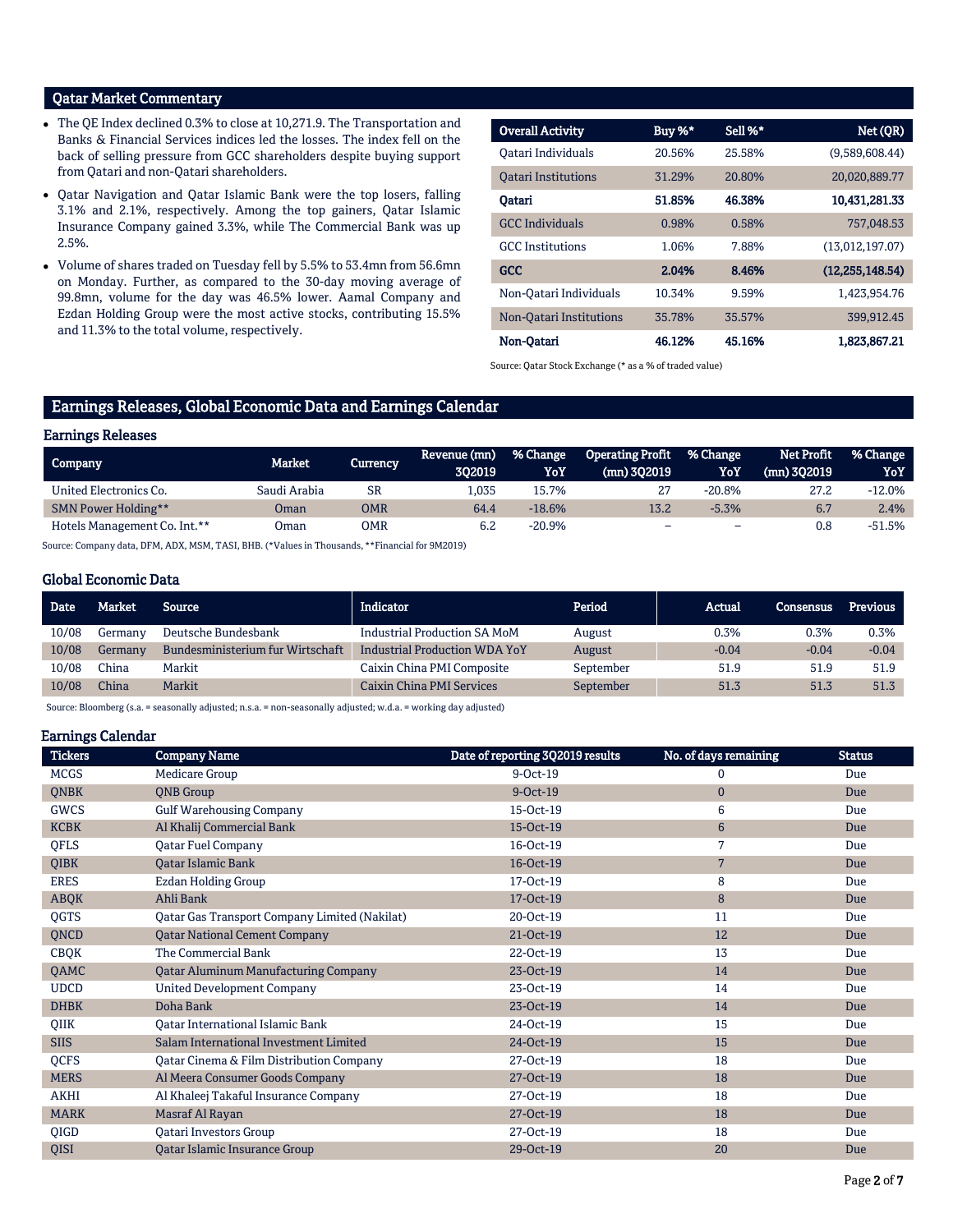| <b>Tickers</b> | <b>Company Name</b>                           | Date of reporting 3Q2019 results | No. of days remaining | Status |
|----------------|-----------------------------------------------|----------------------------------|-----------------------|--------|
| <b>DOHI</b>    | Doha Insurance Group                          | 29-Oct-19                        | 20                    | Due    |
| <b>ORDS</b>    | Ooredoo                                       | 29-Oct-19                        | 20                    | Due    |
| <b>OIMD</b>    | <b>Qatar Industrial Manufacturing Company</b> | 30-Oct-19                        | 41                    | Due    |

Source: QSE

# News

# Qatar

- WOQOD opens 90<sup>th</sup> fuel station in Qatar, inches closer to 2020 goal – Qatar Fuel Company (WOQOD) on Tuesday opened a second fuel station in Al Wajba, increasing its network of stations across Qatar to 90. With this new facility, WOQOD has moved a step closer to its objective of opening 114 fuel stations by 2020. The new Al Wajba station is spread over 11,300 square meters and has four lanes with 12 dispensers. The new station offers round-the-clock services and includes a shop that sells gasoline and diesel products for light vehicles. WOQOD is currently constructing 21 new petrol stations, a large number of which are expected to become operational during the current year. (Qatar Tribune)
- MRDS to disclose 3Q2019 financial statements on October 23 Mazaya Qatar Real Estate Development (MRDS) announced its intent to disclose 3Q2019 financial statements for the period ending September 30, 2019, on October 23, 2019. (QSE)
- DBIS to disclose 3Q2019 financial statements on October 27 Dlala Brokerage & Investment Holding Company (DBIS) announced its intent to disclose 3Q2019 financial statements for the period ending September 30, 2019, on October 27, 2019. (QSE)
- QGRI to disclose 3Q2019 financial statements on October 24 Qatar General Insurance & Reinsurance Company (QGRI) announced its intent to disclose 3Q2019 financial statements for the period ending September 30, 2019, on October 24, 2019. (QSE)
- Hotels in Qatar see higher occupancy on rising tourist arrivals The hospitality sector in Qatar is witnessing improved occupancy with a continuous rise in the number of tourists visiting the country, Al Asmakh Valuations and Research Director Gaurav Borikar has said. According to Borikar, the overall occupancy across star hotels in Qatar has increased to 70% in the second quarter of 2019 as compared to 67% in the previous quarter. The overall occupancy is rising in spite of the increased supply of hotel rooms, he said. Highlighting the relaxation of immigration policies for hassle-free journey as a major factor for the rise in tourists to Qatar, he said, "In view of the 2022 FIFA World Cup, Qatar has opened its door to more than 80 countries by awarding hassle-free visa on arrival within minutes of entering the country. The relaxation in immigration norms has paid off by attracting a huge number of visitors to the country." Qatar welcomed close to one million visitors in the first half of 2019. Asians including Oceania contributed close to 40% to total visitors closely followed by visitors from Europe contributing 32% to the tally. (Qatar Tribune)
- Qatar will chose one contractor for new LNG trains Qatar's Energy Minister Saad Al-Kaabi said only one contractor will be chosen to build four new liquefied natural gas (LNG) trains, or

plants, as part of the expansion plans for its sprawling LNG production and export complex. "The actual LNG trains will be given to one contractor," he told a conference in London, adding that other work would be awarded to other contractors. The expansion plans will boost Qatar's LNG production by 40% and is a much sought after project by energy contracting firms. Qatar for years has been the largest LNG producer in the world. (Zawya)

- $\bullet$  OCB Governor: Banks face major challenges from tech giants Predicting a major shake-up in the global banking industry operations, Qatar Central Bank's (QCB) Governor, HE Sheikh Abdullah bin Saoud Al Thani has urged the local banks to brace themselves for the potential challenges. To stay relevant in the industry, banks have to change, he said. "Globalization is reshaping the traditional business model of banks. Banks have to change, else they will remain irrelevant in the industry", the Governor said. Delivering the revered Carnegie Mellon University in Qatar 'Dean's Lecture Series', here yesterday, Sheikh Abdullah said local economies are facing biggest challenges from external decisions. For instance, most banking regulations are being influenced by what's happening outside the border. Banking industry, across the world, is facing multiple challenges and the biggest one is from the technology side. Innovations and technology are key success factors for banking industry going forward. If the industry fails to respond to the changing demands and expectations of the key market players, the role of banks will become irrelevant, the Governor said. Sheikh Abdullah said Qatar Central Bank, as a regulator, is well-positioned to address these challenges with the support of government and policy makers. QCB is set to introduce its 'financial technology strategy' before the end of this year. The objective of this strategy is to develop, collaborate and connect the local banks to the country's financial ecosystem, in line with the country's ambitious Qatar National Vision 2030. (Peninsula Qatar)
- Qatar will sequester over five million tons of CO2 per annum by 2025 – Minister of State for Energy Affairs, President and CEO of Qatar Petroleum (QP) HE Saad Sherida Al Kaabi has highlighted Qatar's commitment to the world's security of energy supplies and the sustainability of economic growth, while at the same time tackling global environmental challenges. Al Kaabi's remarks came during a keynote speech at the opening of the 40th Oil and Money Conference, held in London on Tuesday, under the theme 'Strategies for the Energy Transition,' QP stated in a statement. The Minister said, "Qatar is investing hundreds of millions of dollars on technologies that will reduce greenhouse gas emissions by 25% at the country's North Field LNG Expansion Project, compared to similar facilities through substantial reduction of fuel gas consumption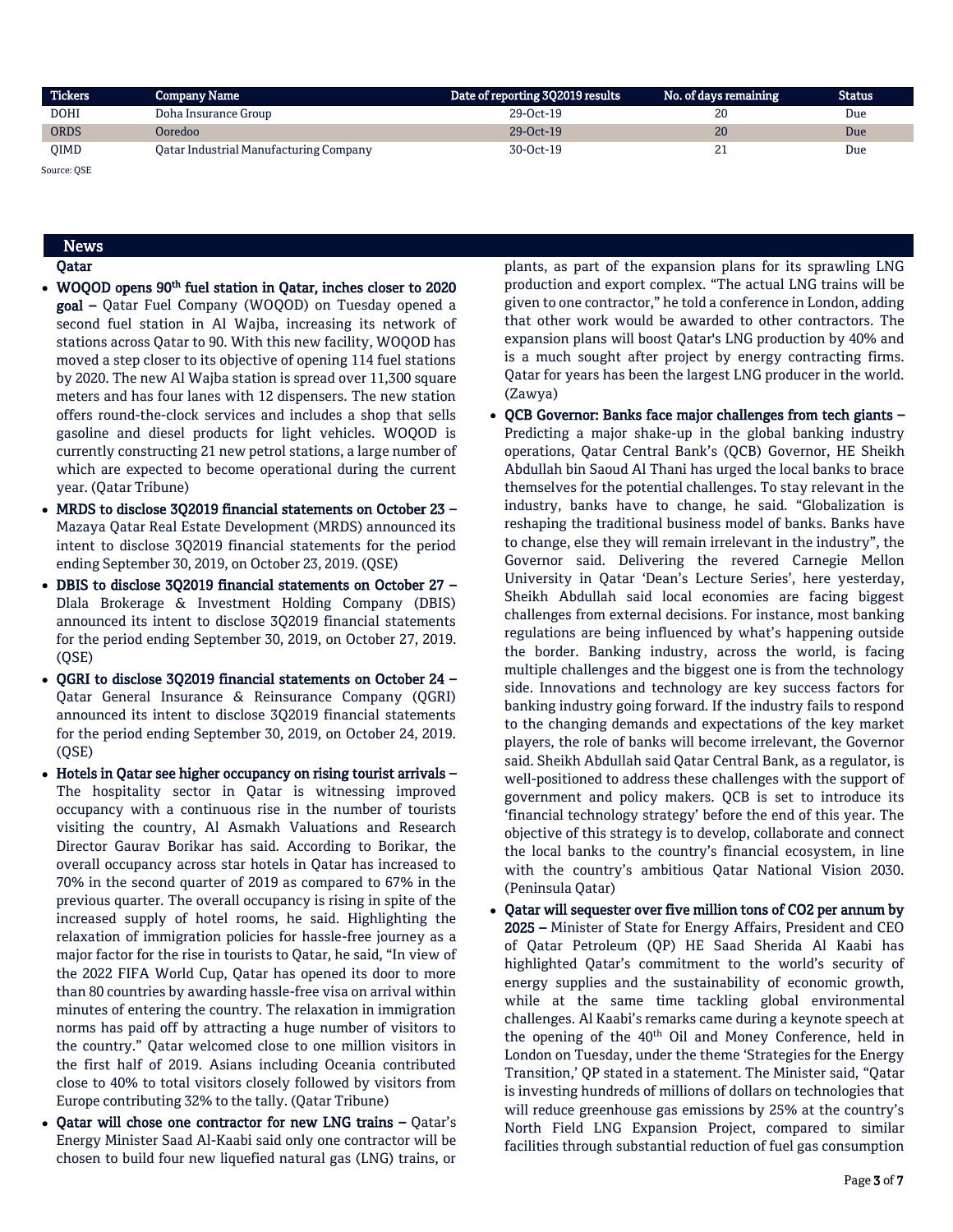and capturing and re-injecting CO2 extracted from the feed gas." He added, "More recently, we have successfully commissioned a facility at Ras Laffan to become the largest CO2 recovery and sequestration facility in the MENA region with a capacity of 2.1mn tons per annum of CO2. With such new carbon capture and storage projects, Qatar's LNG industry will be capturing and sequestering more than 5 million tons of CO2 per annum by 2025." (Qatar Tribune)

 Qatar-Mexico trade jumps 33% to \$263mn in 2018 – The volume of trade exchange between Qatar and Mexico saw a 33% jump to reach \$263mn in 2018 over \$199mn recorded in the previous year, according to figures revealed by Qatar Chamber. In a meeting with a Mexican delegation led by Ambassador Graciela Gomez Garcia, Qatar Chamber's First Vice Chairman, Mohamed bin Towar Al-Kuwari said investments of both countries focused on energy, food stuffs, healthcare, sports, and tourism. During the meeting, Al-Kuwari not only emphasized the robust economic and cultural relations of both countries but underscored the need to expand and develop cooperation relations of Qatar and Mexico's business sectors. "Qatar's economy is open to all world economies and its investment climate welcomes the forging of new trade alliances and partnerships between the Qatari and Mexican private sectors," Al-Kuwari said. (Gulf-Times.com)

## International

- IMF Chief: World economy to see slowest growth in a decade Grinding trade disputes are undermining the global economy, which is set to see its slowest growth in nearly a decade, according to the new IMF Chief Kristalina Georgieva. Research shows the impact of the trade conflict is widespread and countries must be ready to respond in unison with cash infusions, Georgieva said in her first speech as Managing Director of the International Monetary Fund (IMF). She also called for a ramp-up in carbon taxes to address the other challenge facing the global economy: climate change. "In 2019, we expect slower growth in nearly 90% of the world. The global economy is now in a synchronized slowdown. This widespread deceleration means that growth this year will fall to its lowest rate since the beginning of the decade," Georgieva said. She said the IMF is cutting its forecasts for growth this year and next. Previously, the world economy had been projected to expand by 3.2% in 2019 and 3.5% in 2020. (Qatar Tribune)
- WEF: Productivity stagnant despite global stimulus Economies around the world have failed to boost productivity levels despite \$10tn of central bank stimulus unleashed since the global financial crisis of a decade ago, according to the Geneva-based World Economic Forum (WEF) think tank. Productivity, a measure of an economy's ability to generate growth, has become of a matter of increasing concern among policy-makers around the world as headline growth rates remain weak and fears emerge of a new economic slow-down. Publishing its annual index of competitiveness based on an aggregate of some 103 indicators, the WEF urged countries to use fiscal policy and other incentives to boost research and development, workforce skills and infrastructure. (Reuters)
- World Bank: Growth of global value chains has stalled amid trade conflicts – The growth of global value chains, a key driver of trade and poverty reduction in emerging market countries,

has largely stalled in the past decade and is under threat from trade conflicts and emerging new technologies, the World Bank stated. In a new report, the World Bank stated global value chains - which spread production processes of goods over multiple countries - grew swiftly from 1990 to 2007 as reduced trade barriers and improved information technology and transportation links induced manufacturers, making up half of all trade. But this has reversed in recent years, partly due to slower economic growth and a maturing of manufacturing in dynamic regions such as China. Trade conflicts among large economies have contributed to the decline, and could lead to a retrenchment or a segmentation of GVCs. (Reuters)

- Powell: Time for Fed to expand balance sheet 'now upon us' Federal Reserve's Chairman, Jerome Powell on Tuesday flagged openness to further rate cuts amid global economic risks, and said the time to allow the Fed's asset holdings to begin to expand again "is now upon us" in order to ensure money markets function smoothly. The US equities initially cut losses on Powell's speech, then reversed even lower on news that the US State Department was imposing visa restrictions on Chinese officials for China's treatment of Muslims, raising concerns that it would make a US-China trade deal less likely. (Reuters)
- Weak US producer inflation bolsters case for Fed rate cut The US producer prices unexpectedly fell in September, leading to the smallest annual increase in nearly three years, likely giving the Federal Reserve further room to cut interest rates for the third time this year in October. The producer price index for final demand dropped 0.3% last month, weighed down by decreases in the costs of goods and services, the government said. That was the largest decline since January and followed a 0.1% gain in August. In the 12 months through September the PPI increased 1.4%, the smallest gain since November 2016, after rising 1.8% in August. Economists polled by Reuters had forecasted the PPI nudging up 0.1% in September and advancing 1.8% on a YoY basis. Excluding the volatile food, energy and trade services components, producer prices were unchanged last month after jumping 0.4% in August. The socalled core PPI increased 1.7% in the 12 months through September after climbing 1.9% in August. (Reuters)
- Britain says 88% of imports to face no tariffs in event of no-deal Brexit – Britain on Tuesday revised the tariff regime that would come into force if it leaves the European Union without a deal, making 88% of total imports by value eligible for levy free access. Seeking to balance the need to keep consumer prices down without destroying domestic producers, Britain also stated under a new exceptional review process it could make changes to the regime from day one if needed. (Reuters)
- ONS: UK productivity slides at fastest rate in five years Productivity in Britain contracted at the fastest annual pace in five years during the second quarter, according to official data that underline a persistent weak spot in the economy. Output per hour worked fell 0.5% YoY in the April to June period after stagnating in the first three months of 2019, the biggest drop since the second quarter of 2014, the Office for National Statistics (ONS) stated. It fell 0.2% QoQ, extending a 0.5% quarterly drop seen in early 2019, the ONS added. (Reuters)
- REC survey: UK demand for staff rises at weakest rate since 2012 – British companies' demand for new staff increased in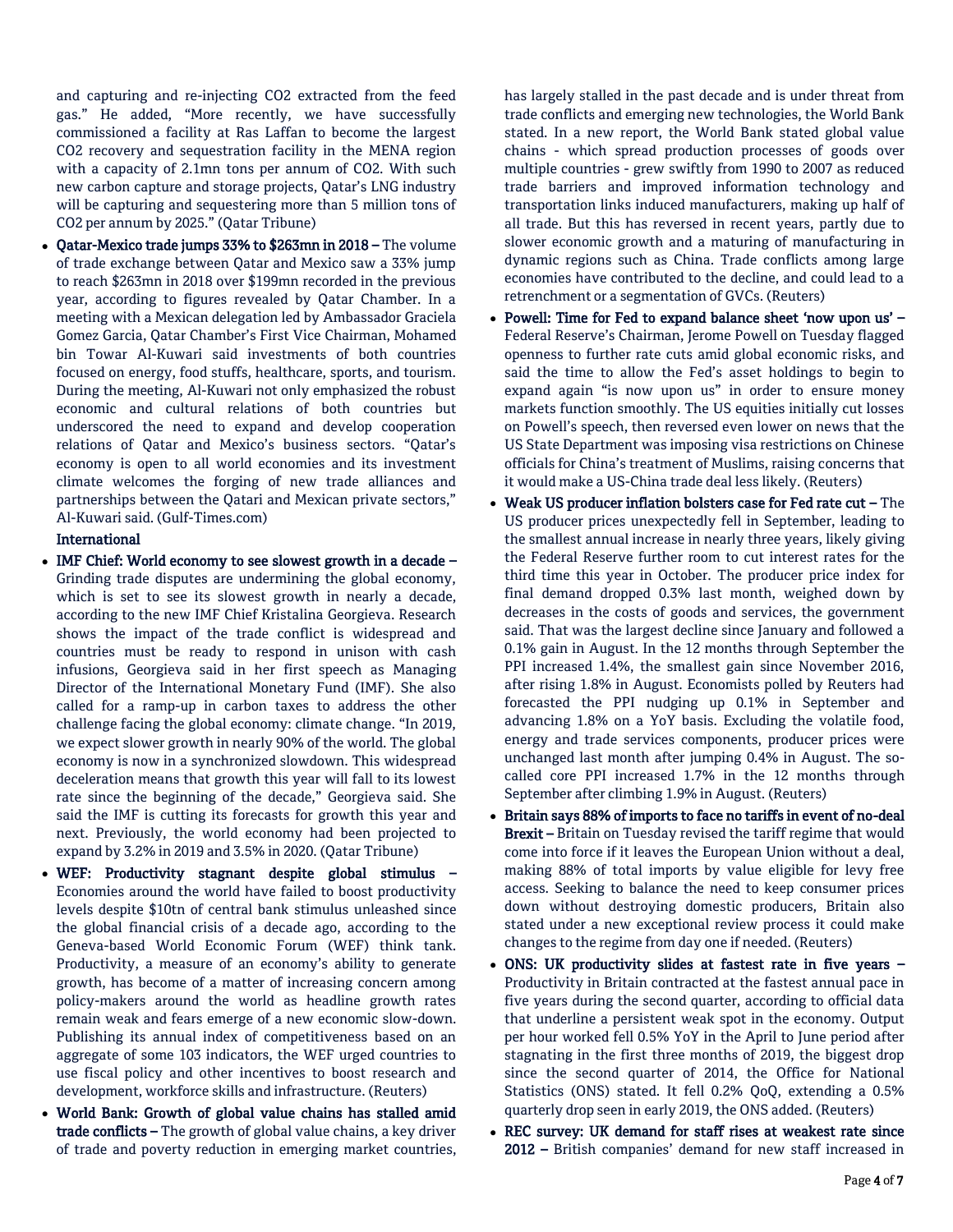September at the weakest rate in almost eight years, according to a survey that showed the labor market, the bright spot of the economy, is starting to show cracks ahead of Brexit. An index of vacancies in a monthly labor market survey from the Recruitment and Employment Confederation (REC) fell to its lowest since January 2012 at 52.6, down from 52.8 in August. The survey of recruitment firms chimes with official data which showed job creation in Britain started to wane ahead of the October Brexit deadline, although wage growth has risen to an 11-year high in recent months. (Reuters)

- German industrial output rises unexpectedly in August German industrial output rose unexpectedly in August, data showed, providing a shimmer of hope that an expected contraction in Europe's biggest economy in the third quarter would not be steep. Industrial output rose by 0.3% on the month, figures released by the Statistics Office showed, and confounding expectations for a drop of 0.1%. The rise was driven by a positive impetus from the production of intermediate and capital goods, the Economy Ministry stated. July's reading was revised up to a fall of 0.4% from a previously reported drop of 0.6%. (Reuters)
- German export companies expect zero growth in 2019 International trade conflicts and the chaos surrounding Brexit have left German export companies facing a bleak outlook, according to the Federation of German Wholesale, Foreign Trade and Services' (BGA) President, Holger Bingmann. "We probably will have to write off 2019 and settle for zero growth in exports," Bingmann said. At most, an increase of just 0.5% can be expected, according to Bingmann. He did not dare make a prediction for 2020, saying that an improvement is unlikely before the second half of that year. He spoke of resolute, constant foul play by the US administration under President Donald Trump affecting the German economy and said that the squabbling over Brexit is making it impossible for companies to do longer-term planning. The export-oriented German economy had boomed for nine years before its current lull, achieving export records for five years. Exporters are now concerned about business with both the US and China. German exports to both countries rose by 4.3% in the first half of this year, but that is far off from the double-digit growth that had at times been recorded in the past. (Qatar Tribune)

# Regional

 SAMA vets local lenders ahead of Saudi Aramco IPO – The Saudi Arabian Monetary Authority (SAMA) is vetting local lenders' exposure to Saudi Aramco ahead of an initial public offering (IPO) of the state-oil giant that will likely see large numbers of Saudi Arabian investors seek loans to buy its stock, sources said. SAMA contacted Saudi banks last week, asking them a series of questions about their lending exposure to Saudi Aramco, sources said. Saudi Arabian investors are expected to be large buyers of Saudi Aramco shares, partly because of a patriotic push to own a piece of the Kingdom's crown jewels after an attack on oil facilities last month crippled Saudi Aramco's crude production and exposed the country's defense vulnerabilities. SAMA is checking whether local banks have the capacity to handle demand for loans linked to the IPO, one of the sources said. Up to 6mn-7mn local investors are expected to participate in the listing, he added, however, it is not clear how

many of them will use credit to finance their share purchases. The authority is assessing "risk weighting and wants to ensure there will be no (regulatory) breaches," sources added. The source said that SAMA's questions - via telephone and email were around how banks classify their exposure to Saudi Aramco, including its subsidiaries. "Aramco has so much ownership in so many entities, it's hard to say how much exposure it comes to," he said. The world's most profitable company, Saudi Aramco dominates the local economy with over a dozen domestic subsidiaries in addition to partial ownership in joint ventures including power generation companies and large petrochemical firms such as Petro Rabigh. (Reuters)

- Saudi Arabia's banking outlook: Profits likely to face pressure; mortgage the way forward – Most of the Saudi Arabian banks are expected to continue to be profitable through to the end of the year; net profit growth is likely to be tempered by weaker lending to the private sector and a squeeze on interest margins. "There are only three ways in which banks can increase profitability in the near-term: by increasing the loan book, increasing margins, or lowering provisions, which are already very low," a Banking Analyst at Bahrain-based SICO Bank, Chiradeep Ghosh told Zawya. In September, the Saudi Arabian Monetary Agency (SAMA), the Kingdom's central bank, cut its repo rate by 25 basis points to 2.5% after the US Federal Reserve cut its target range by the same margin. This is expected to squeeze lenders' profit margins. Saudi Arabian lenders traditionally have a large percentage of zero-interest deposits, which means their net interest margin (NIM), the difference between a bank's income from loans and mortgages and what it pays out on liabilities such as savings accounts and deposits, is set to see some compression. NIM is a key component of Saudi Arabian banks' profitability. Vice President and Senior Analyst at Moody's Investors Service, Ashraf Madani said, "We expect profitability for the system to be pressured by lower rates; however, it will remain strong." He added that as interest income constitutes around 75% of banks' gross income, lower rates will pressure NIMs once banks start to re-price their loans lower. Additionally, some 60%-65% of the deposits in the system are demand deposits (earning little or no interest), and lower interest rates will reduce revenue generated from these deposits for banks. "We expect return on assets to be slightly below 2% for 2019, down from 2.1% in 2018," he told Zawya. However, in a recent report, analysts at Al Rajhi Capital said that the NIM outlook for Saudi Arabian banks is only marginally lower, as interest margins have proved remarkably resilient in the past "due to the sticky nature and tenure of loans," particularly for retail banks. "This NIM resilience may lead to resilient earnings," the report noted, adding, however, that large corporate banks, where the competition is much higher, could see a decline in NIM. (Zawya)
- WSJ: Saudi Aramco's IPO prospectus due to be published before month-end – Saudi Aramco is expected to publish its prospectus before month-end, the Wall Street Journal (WSJ) reported. The prospectus will be published in Arabic on October 25 and English version will be posted 2 days later, WSJ stated. The prospectus will come before a November book-building process where Saudi Aramco will gauge interest in the company's shares. Investors' response to inform final offer price and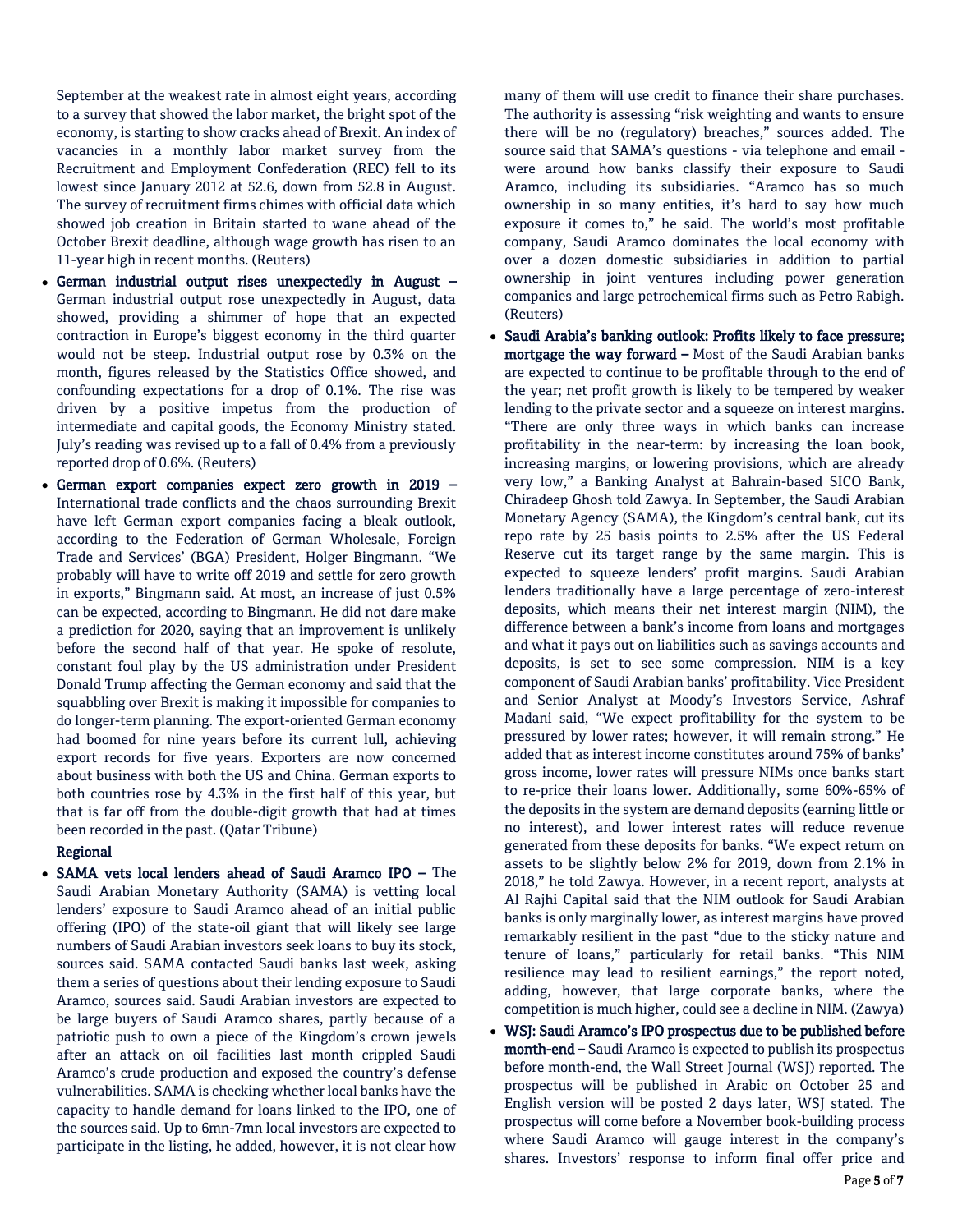whether Saudi Arabia goes ahead with listing 1% to 2% of company domestically, WSJ stated. The company's shares are expected to start trading on Tadawul exchange by late November or early December if the domestic listing is confirmed. (Bloomberg)

- IATA: Aviation and tourism's share to UAE GDP seen at \$128bn in 20-years – The share of the aviation and tourism sector in the UAE's economy will more than double in the next two decades to \$128bn, an official of the International Air Transport Association (IATA) said. Currently they contribute \$47.4bn to the UAE's GDP, accounting for 13% of its GDP, Regional Vice President of Africa & Middle East at an IATA event, Mohammad Albakri said. UAE's aviation and tourism market is likely to support 1.4mn jobs in the next 20 years, from 800,000 jobs now, he said. UAE is home to two of the biggest global airlines, Emirates and Etihad. (Reuters)
- Mubadala weighing investment in second SoftBank tech fund Abu Dhabi state fund Mubadala Investment Company has not yet decided whether to invest in SoftBank's second large-scale tech investment fund, one of its top executives said. "We are evaluating it, we will continue evaluate it," Head of ventures, Ibrahim Ajami said at a Bloomberg conference. "I can't answer yes or no whether we will invest in Vision Fund 2," he added. SoftBank is struggling to attract investment to a second mammoth fund, with Vision Fund portfolio company WeWork pulling its initial public offering (IPO) and valuations at other key investments falling, Reuters reported. Mubadala invested \$15bn in SoftBank's \$100bn Vision Fund 1, and was expected to invest in SoftBank's Vision Fund 2 in the fourth quarter of 2019, sources told Reuters last month. (Reuters)
- Mubadala Capital makes Europe hires in venture investment push – Mubadala Capital, the financial investment arm of Abu Dhabi's Mubadala Investment Co., has hired three senior executives for its London-based Europe venture capital team. Frederic Lardieg and James Peck will join the team which will be responsible for a \$440mn fund and a fund of funds program, according to a statement. Mark Tluszcz will serve as a Senior Advisor to the business. Lardieg previously worked at Octopus Ventures and the venture capital arm of Vodafone Group, while James Peck helped run Richard Branson's family office. Tluszcz is the Co-Founder and Chief Executive Officer of Mangrove Capital Partners. The ventures platform of Mubadala Capital, which also has offices in San Francisco and Abu Dhabi, manages its parent's \$15bn commitment to the SoftBank Vision Fund. (Bloomberg)
- Etihad Airways expects to return to profitability in  $2023 -$ Abu Dhabi-based Etihad Airways expects to return to profitability in 2023, at the end of a five-year turnaround plan, its Chief Commercial Officer, Robin Kamark, said. Etihad suffered from its third consecutive year of annual losses in 2018 despite cost savings of nearly half a billion Dollars as it cut its workforce and fleet. He told reporters on the sidelines of an aviation conference in Abu Dhabi that Etihad has taken delivery of two Airbus A-350-1000 aircraft. (Reuters)
- Kuwait to drill at Al Noukhatha 1 oil field by June 2020 Kuwait will drill at Al Noukhatha 1 oil field by June 2020. State-run Kuwait Oil Co. (KOC) will hold tender for seismic survey at its western oil fields in six months, official Kuwait News Agency

reported, citing KOC's Head of exploration, Mohammad Dawas. (Bloomberg)

- KFH gains central bank approval for Ahli United Bank takeover – Kuwait Finance House (KFH) has received conditional approval from the Central Bank of Kuwait (CBK) for its proposed acquisition of Bahrain's Ahli United Bank. The deal depends on a number of requirements to ensure adherence to Islamic Shari'ah, transparency and protection of free competition, CBK stated. KFH announced its plan to take over the Bahraini lender in January. (Reuters)
- Bahrain sells BHD26mn of 2.86% 182-day Sukuk; bid-cover at 6.41x – Bahrain sold BHD26mn of 182 day Sukuk offering a yield of 2.86% due on April 9, 2020. Investors offered to buy 6.41 times the amount of securities sold. The Sukuk will settle on October 10, 2019. (Bloomberg)